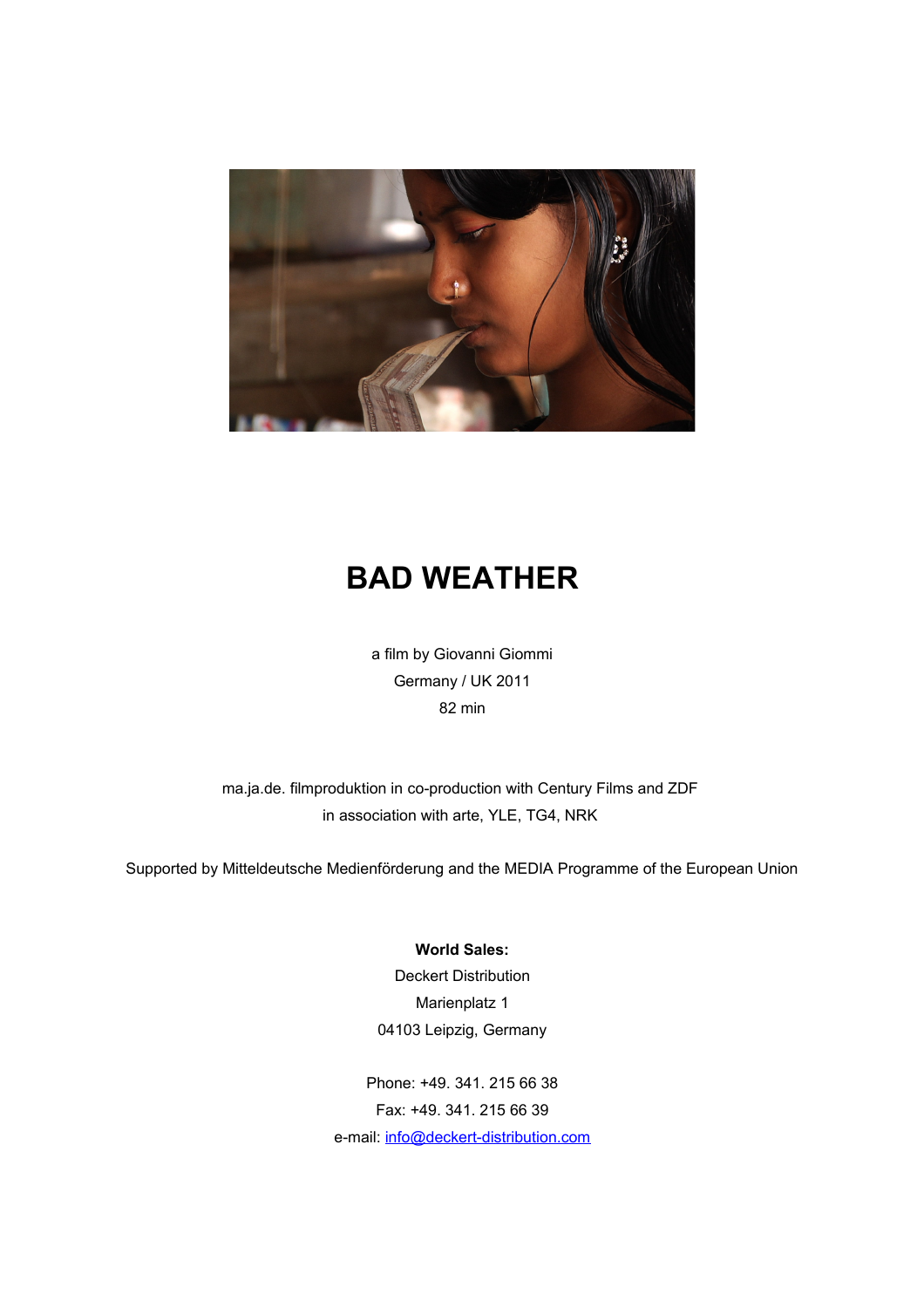## **BAD WEATHER**

a film by Giovanni Giommi

| <b>Country of production:</b> | Germany / UK                                                              |
|-------------------------------|---------------------------------------------------------------------------|
| Year of production:           | 2011                                                                      |
| Length:                       | 82 min                                                                    |
| <b>Shooting format:</b>       | HD                                                                        |
| <b>Screening format:</b>      | HD-Cam (16:9, stereo)                                                     |
| Language:                     | Bengali                                                                   |
| Subtitles:                    | English                                                                   |
| Color:                        | color                                                                     |
|                               |                                                                           |
| <b>Production:</b>            | ma.ja.de. filmproduktion in co-production with Century Films and ZDF      |
|                               | in association with ARTE, YLE, TG4, NRK                                   |
|                               |                                                                           |
|                               |                                                                           |
| <b>Synopsis:</b>              | BAD WEATHER tells the story of Banishanta Island. It is made up of a      |
|                               | community of sex workers. Living on a tiny sliver of land 100 meters      |
|                               | long and only ten meters wide in the Bay of Bengal, south                 |
|                               | Bangladesh, this community survives at the frontline of climate           |
|                               | change. The rising river, soil erosion and frequent cyclones are slowly   |
|                               | destroying what is left of the island. Razia, Khadija and Shefali, three  |
|                               | of the last 65 women left living there, are in a battle for their homes,  |
|                               | the future of their families, and even their quest for true love. As they |
|                               | strive to hold onto their livelihood, time is running out. Soon the whole |
|                               | of Banishanta will be totally submerged under water, making it one of     |
|                               | the first real casualties of the shifting global environment.             |
|                               |                                                                           |
|                               |                                                                           |

| Author and director: | Giovanni Giommi                       |
|----------------------|---------------------------------------|
| DoP:                 | Giovanni Giommi                       |
| Sound:               | Igor Francescutti, Bruno Pappalettera |
| Editor:              | Fabio Capalbo                         |
| Co-Producers:        | Brian Hill and Carlotta Mastrojanni   |
| Producer:            | Heino Deckert                         |
| World Sales:         | Deckert Distribution                  |